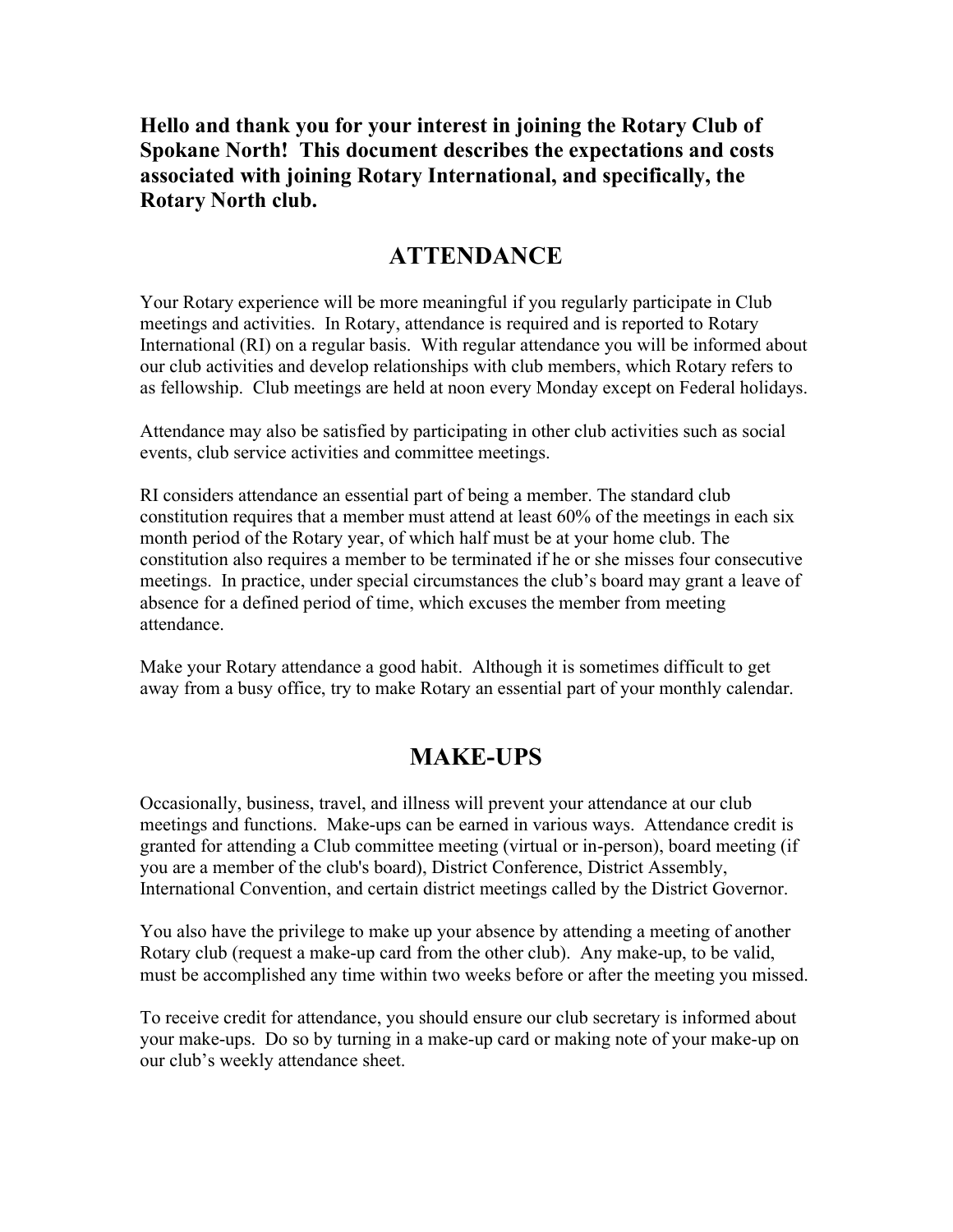Make-ups at another Rotary club are one of the fun privileges in Rotary. You will be warmly welcomed by a group that knows nothing about you except you are a Rotarian like them. The friendship they extend to you will explain again what we mean by fellowship.

Make-ups can be done in local clubs, and in clubs around the world. Foreign country make-ups are a highlight of a Rotarian's career. You can view the RI Club Directory online to find out where every club throughout the world meets. There is even a Rotary Club Locator app for iPhones.

Another aspect of make-ups is how we treat Rotarians who visit our club for a make-up. The Golden Rule applies here - be friendly, invite visitors to join your table, involve them in your conversations, and make them want to come visit us again.

# PARTICIPATION

The purpose of attendance requirements is to foster participation by all members in the activities of the club. Rotary has been likened to a giant smorgasbord of service: you take a little of this, a little of that, and a whole lot of something else. Areas of participation which are expected of members.

- 1. Attend club meetings, social events and/or club service activities, as discussed above.
- 2. Perform at least one club job.
- 3. Serve on a committee. Currently, the Club has the following committees: - Scholarship Committee (reviews scholarship applications in the Spring)
	- Fellowship Committee (plans social events)
	- Program Committee (plans meeting speakers and field trips)
- 4. Membership development. We are a service club, and we need more members to help us serve. Obtaining new members is everyone's responsibility in Rotary.
- 4. Fund raising. Every member is expected to participate in the club's fundraising activities and to fulfill the stated participation goal.

Revised 5/1/2022